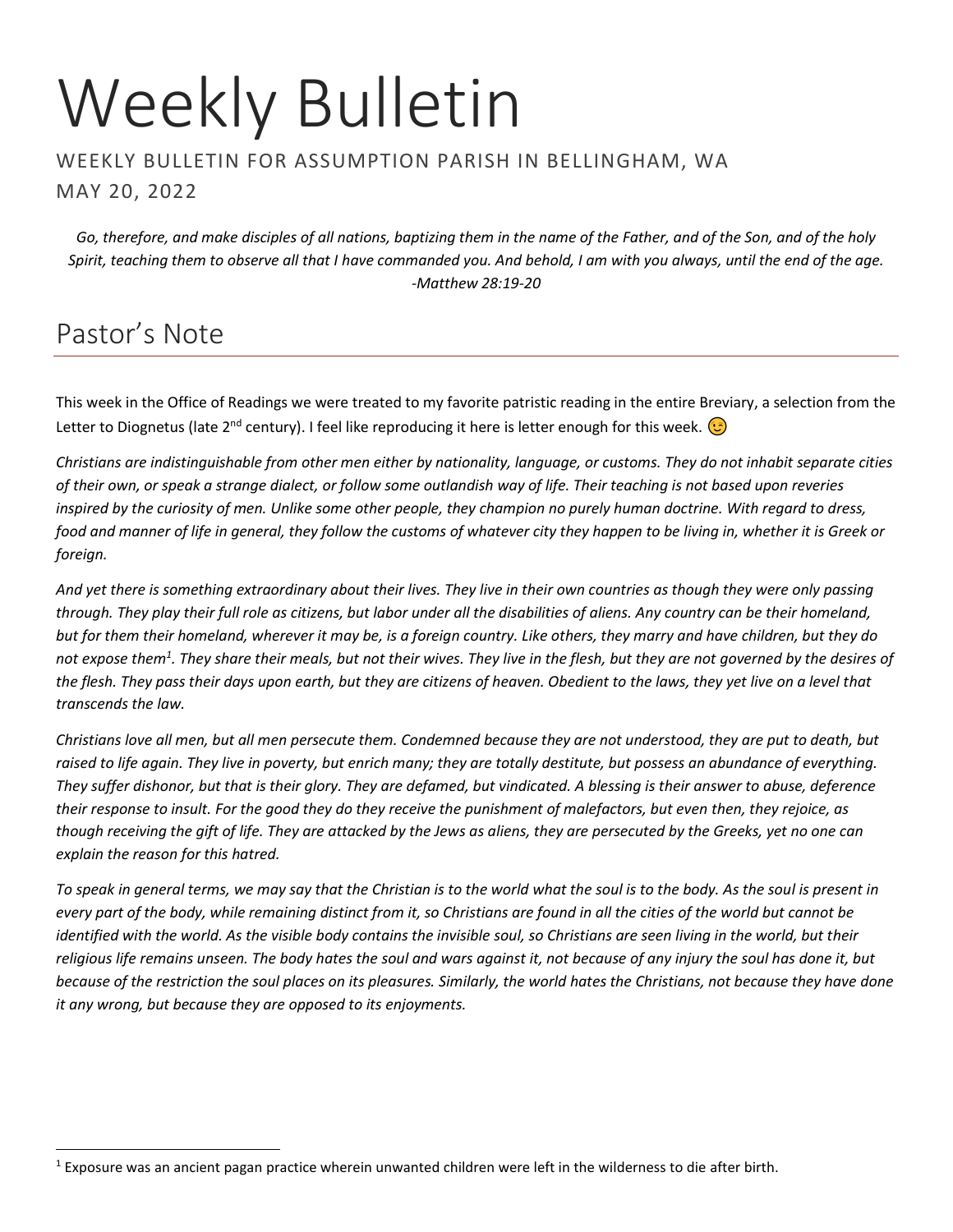*Christian's love those who hate them just as the soul loves the body and all its members despite the body's hatred. It is by the*  soul, enclosed within the body, that the body is held together, and similarly, it is by the Christians, detained in the world as in a *prison, that the world is held together. The soul, though immortal, has a mortal dwelling place; and Christians also live for a time amidst perishable things, while awaiting the freedom from change and decay that will be theirs in heaven. As the soul benefits from the deprivation of food and drink, so Christian's flourish under persecution. Such is the Christian's lofty and divinely appointed function, from which he is not permitted to excuse himself.*

May the Lord bless you always,  $\overline{\mathcal{H}}$ ,  $\mathcal{M}_{\text{G22}}$ 

## Archdiocesan News

## Catholic Healthcare Collaboration

The partnership of the Archdiocese of Seattle, Catholic Community Services and Catholic Housing Services of Western Washington and local Catholic hospitals will transform the way Catholic organizations collaborate and respond to the cry of the poor. Click here t[o learn more](https://archseattle.org/catholichealth/) or to read the [news release.](https://seattlearch.app.box.com/s/nfos68tw1avngq6819ipqx7grjy29mpr)

## Employment

The Archdiocese of Seattle and Parishes have a list of employment opportunities[, click here](https://www.paycomonline.net/v4/ats/web.php/jobs?clientkey=BB7A931544EE535844C24FB8F8C1578D&session_nonce=5d6e050d242e8a2437b26fa21e04822d) to view.

# Parish News

## Looking for Extraordinary Ministers of Holy Communion

Assumption is responsible for at least 6 assisted living facilities and, as these facilities open up to visitors, we want to make sure we have enough EMHCs to bring the Eucharist to each of them at least once each month. We are planning to do a training for new EMHCs in July, so if you are willing to undertake this important ministry, please contact Fr. Moore at [frmoore@assumption.org.](mailto:frmoore@assumption.org)

The facilities within our parish boundaries are: The Willows, St. Francis of Bellingham, The Bellingham at Orchard, Silverado, Highgate Senior Living, and Spring Creek. If we are missing a facility on this list where homebound Catholics may be living, please let Fr. Moore know. Sacred Heart is responsible for all facilities south of Holly/Lakeway.

## Unidentified Donation

The parish has received a donation from someone with a TD Ameritrade account. Unfortunately, there is no identification of the donor with the check. If you may have made this donation through your TD Ameritrade account, please contact Karen Zuther in the parish office. For anyone who chooses to donate through their broker or financial advisor, please make sure they include your name with the donation.

# School News

## Parking Guidelines

The school will work with the Whatcom County Memorial Day Parade committee to provide parking for VIP and Gold Star Members on Saturday, May 28<sup>th</sup> from 8 am to 2 pm. This is the same day as Community Meal, so parking is already limited. If you are a parishioner at Church of the Assumption and would like a handicap parking pass, please email the school office at [theoffice@assumption.school](mailto:theoffice@assumption.school) and we will do our best to accommodate you for parade parking. Otherwise, please do not use the parking lot for parade parking on May 28<sup>th</sup> unless you are a VIP or Gold Star Member with the parade and have received a placard from them.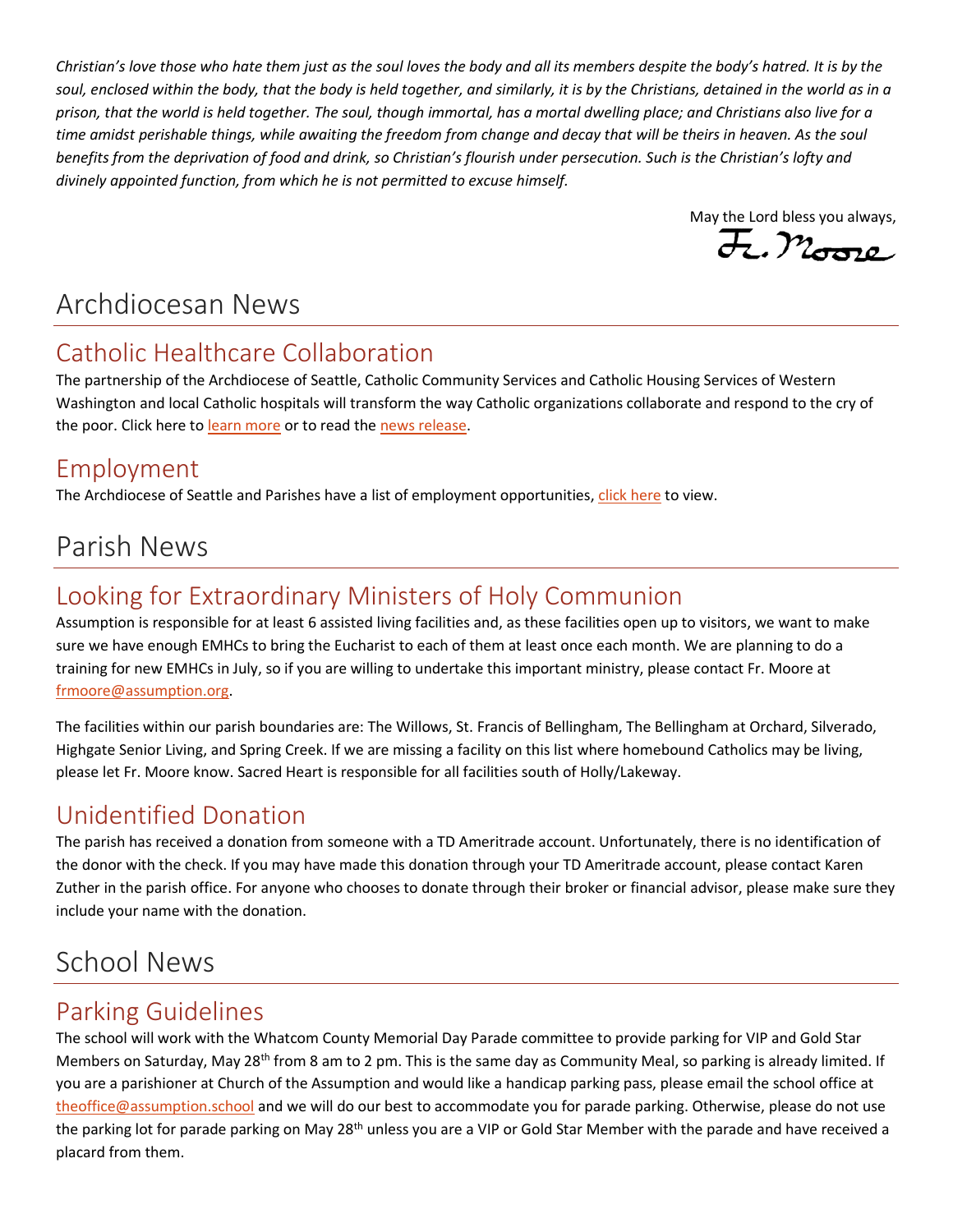# Affiliated Organizations

### Bed Races

The Bed Races are back better than ever - looking to take this event to the next level of racing and fundraising! Family Promise of Whatcom County is starting its 5th year of serving the needs of this community to assist children and their families experiencing homeless through meals, temporary housing, and education with a goal to re-establish their independence. To date nearly 100 families have had a fresh start through Family Promise and the Interfaith Coalition. For more details visit [www.interfaith-coalition.org/familypromisebedrace](http://www.interfaith-coalition.org/familypromisebedrace)

## Wider Community

### Concert for Ukraine

Choir of the Salish Sea presents concert for Ukraine on Saturday, May 21 from 3pm to 7 pm at Bellingham Unitarian Fellowship. For more information visi[t www.choirofthesalishsea.com.](http://www.choirofthesalishsea.com/)

## City of Bellingham Housing Survey

The City of Bellingham is embarking on the next 5-year plan that will direct how approximately \$9 million per year will be spent for affordable housing and services for low-income residents of Bellingham. As a first step, the City is gathering public input about housing equity and access to opportunities. Please take this 10-minute survey to share your opinions to help shape Bellingham's future! The survey is available in both Spanish and English at the link above. People who identify as lowincome, renters, and those with a disability are especially encouraged to respond. (Link in: **English || Español**)

### AGAPE Volunteer Opportunities

**Individual Opportunities:** Looking to live your faith through service this summer? Volunteer at Agape Food Bank in Lynden, serving the farmworker community of Whatcom County. Volunteer opportunities will be on Wednesdays mid-June through mid-August. Add yourself to our volunteer database to receive further information closer to the summer: [archseattle.org/agape-get-involved](https://archseattle.org/agape-get-involved) Please note volunteers must be fully vaccinated for summer 2022.

**Small Group Opportunities**: Do you have a small group, a group of friends, or a few families that want to volunteer together this summer? Join Agape Service Project for a few small group volunteer options like facilitating summer enrichment activities for kids or food distribution to 120 families. Agape serves the farmworker community of Whatcom County. Contact Kelsey Harrington for more information, including dates/times[: Kelsey.harrington@seattlearch.org](mailto:Kelsey.harrington@seattlearch.org) Please note: volunteers must be fully vaccinated for summer 2022. Additionally, for these options, adult volunteers will need to be up to date with the Archdiocesan Safe Environment Program.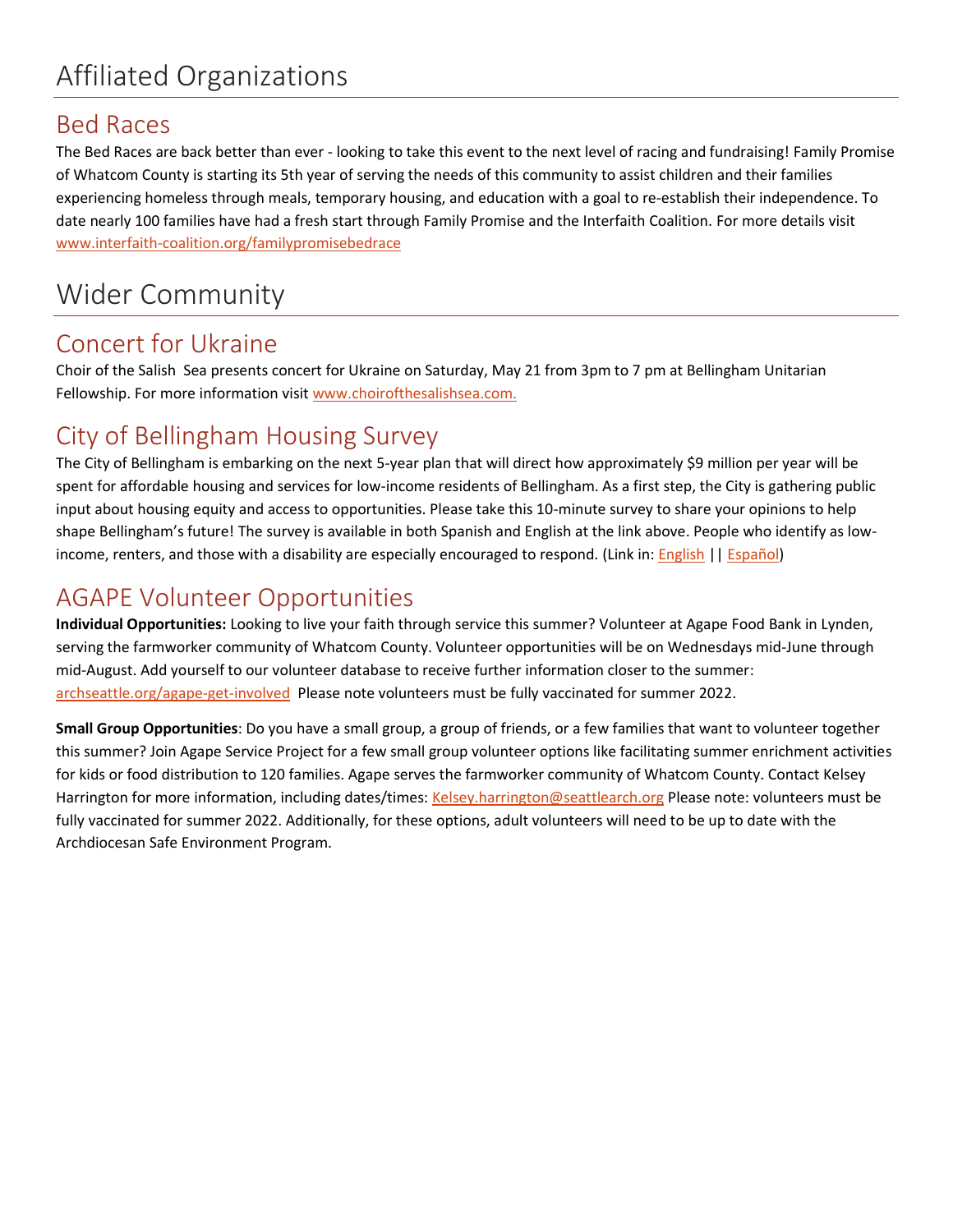# Upcoming

### Events

- **Saturday, May 21**
	- o 5:00 pm First Communions
- **Sunday, May 22**
	- o All Masses First Communions
	- o 9:00 am Pancake Breakfast, Gym
- **Thursday, May 26**
	- o 10:30 am Funeral (Margaret Daley)
	- o 6:00 pm Confirmation Mass
- **Saturday, May 28**
	- o 12:15 pm Community Meal
- **Sunday, May 29**
	- o 9:00 am Coffee Hour, Gym
	- o 11:00 am Coffee Hour, Gym

### Sanctuary Lamp Candle

**This week the candle burns for:** Bob Wysocki

### Intentions

- **Saturday, May 21**
	- o 5:00 pm, Pro Populo
- **Sunday, May 22**
	- o 8:00 am, Ignacio Gaona Rojas, RIP
	- o 10:00 am, Paul Nguyen, RIP
	- o 12:30 pm, Familia Gonzalez , SI
- **Tuesday, May 24**
	- o 5:30 pm, Winnifred St. Hilaire, RIP
- **Wednesday, May 25**
	- o 7:15 am, Anna Lan Nguyen, RIP
- **Friday, May 27**
	- o 8:15 am, Bob Kuehn, RIP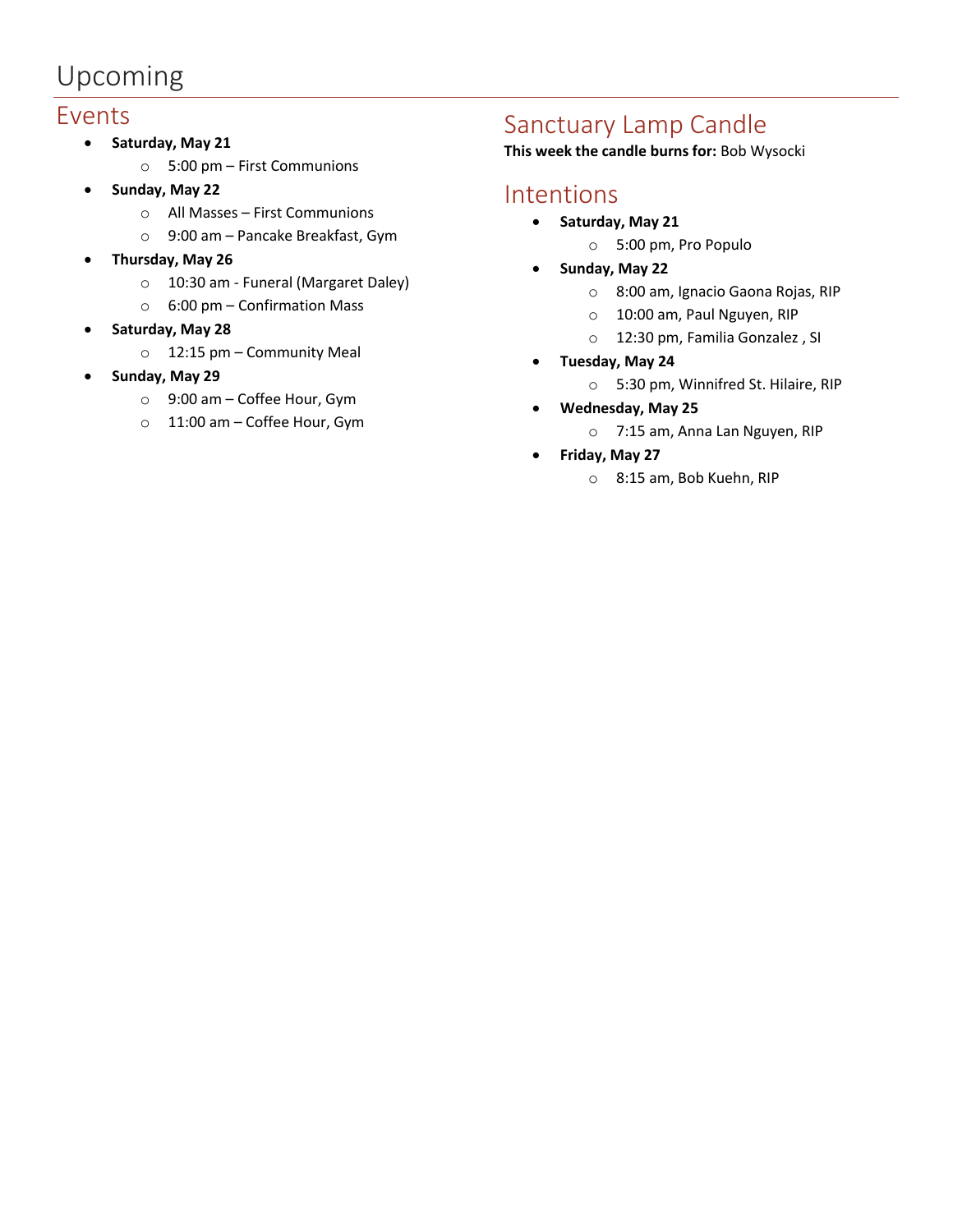# Boletín semanal

#### BOLETÍN SEMANAL DE LA PARROQUIA DE LA ASUNCIÓN EN BELLINGHAM, WA MAYO DE 20 DE 2022

*Vayan, pues, y hagan discípulos de todas las naciones, bautizándolos en el nombre del Padre y del Hijo y del Espíritu Santo, enseñándoles a guardar todo lo que les he mandado; y ¡recuerden! Yo estoy con ustedes todos los días, hasta el fin del mundo. -Mateo 28, 19-20*

## Nota del Pastor

Esta semana en la Oficina de Lecturas nos invitaron a mi lectura patrística favorita en todo el Breviario, una selección de la Carta a Diognetus (finales del siglo 2). Siento que reproducirlo aquí es carta suficiente para esta semana.  $\odot$ 

*Los cristianos son indistinguibles de otros hombres, ya sea por nacionalidad, idioma o costumbres. No habitan ciudades separadas propias, ni hablan un dialecto extraño, ni siguen alguna forma de vida extravagante. Su enseñanza no se basa en ensoñaciones inspiradas por la curiosidad de los hombres. A diferencia de otras personas, no defienden ninguna doctrina puramente humana. Con respecto a la vestimenta, la comida y la forma de vida en general siguen las costumbres de cualquier ciudad en la que vivan, ya sea griega o extranjera.*

*Y, sin embargo, hay algo extraordinario en sus vidas. Viven en sus propios países como si solo estuvieran de paso. Desempeñan su papel pleno como ciudadanos, pero trabajan bajo todas las discapacidades de los extranjeros. Cualquier país puede ser su patria, pero para ellos su patria, dondequiera que esté, es un país extranjero. Como otros, se casan y tienen hijos, pero no los exponen.<sup>1</sup> Comparten sus comidas, pero no sus esposas. Viven en la carne, pero no se rigen por los deseos de la carne. Pasan sus días sobre la tierra, pero son ciudadanos del cielo. Obedientes a las leyes, pero viven en un nivel que trasciende la ley.*

*Los cristianos aman a todos los hombres, pero todos los hombres los persiguen. Condenados porque no son comprendidos, son ejecutados, pero resucitados a la vida. Viven en la pobreza, pero enriquecen a muchos; son totalmente indigentes, pero poseen una abundancia de todo. Sufren deshonor, pero esa es su gloria. Son difamados, pero reivindicados. Una bendición es su respuesta al abuso, la deferencia a su respuesta al insulto. Por el bien que hacen reciben el castigo de los malhechores, pero incluso entonces se regocijan, como si recibieran el don de la vida. Son atacados por los judíos como extranjeros, son perseguidos por los griegos, pero nadie puede explicar la razón de este odio.*

*Para hablar en términos generales, podemos decir que el cristiano es para el mundo lo que el alma es para el cuerpo. Así como el alma está presente en cada parte del cuerpo, sin dejar de ser distinta de ella, así los cristianos se encuentran en todas las ciudades del mundo, pero no pueden ser identificados con el mundo. Así como el cuerpo visible contiene el alma invisible, así los cristianos son vistos viviendo en el mundo, pero su vida religiosa permanece invisible. El cuerpo odia el alma y lucha contra ella, no por ninguna lesión que el alma le haya hecho, sino por la restricción que el alma pone en sus placeres. Del mismo modo, el mundo odia a los cristianos, no porque lo hayan hecho mal, sino porque se oponen a sus placeres.*

 $^1$  La exposición era una antigua práctica pagana en la que los niños no deseados eran dejados en el desierto para morir después del nacimiento.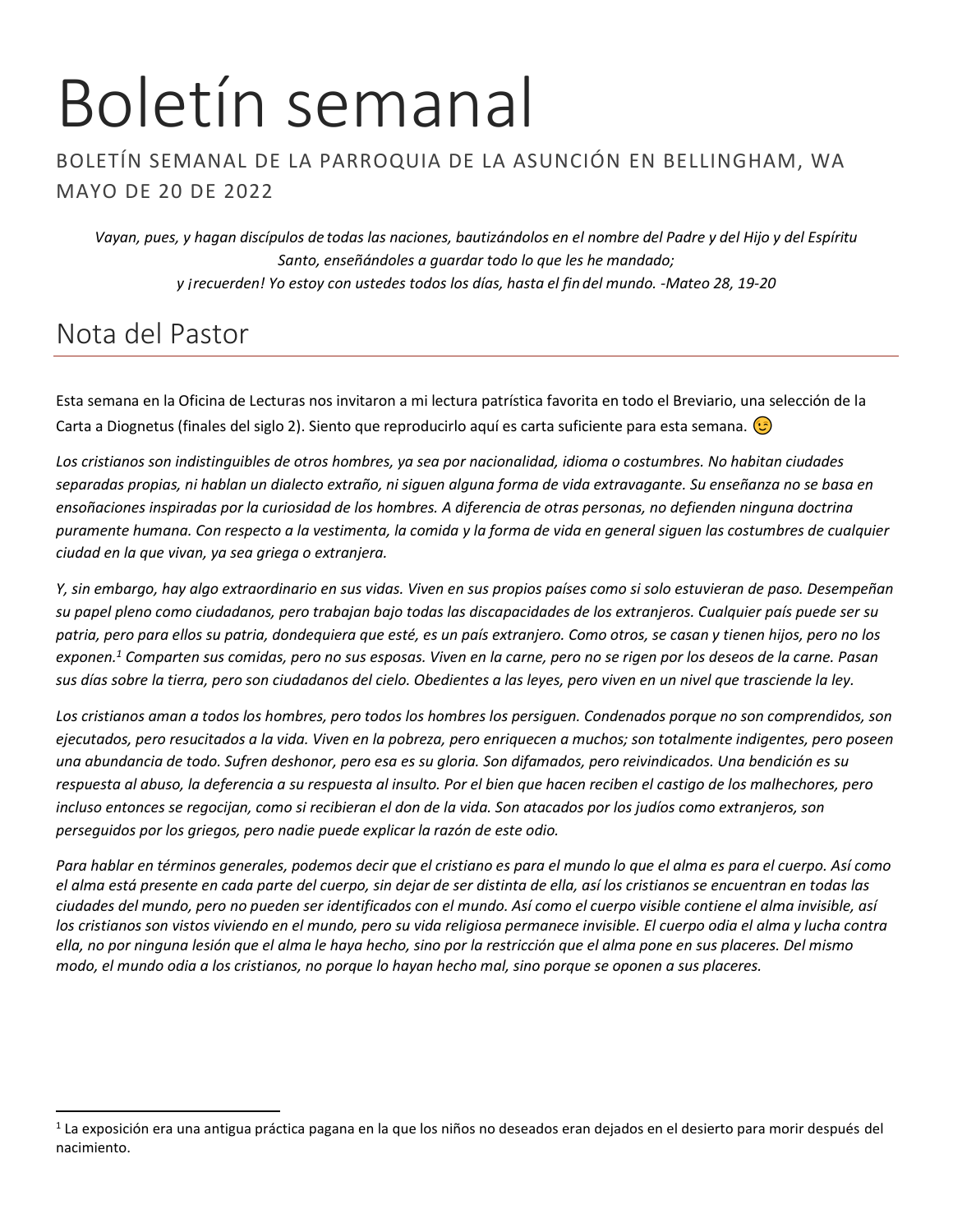*Los cristianos aman a aquellos que los odian, así como el alma ama al cuerpo y a todos sus miembros a pesar del odio del cuerpo. Es por el alma, encerrado dentro del cuerpo, que el cuerpo se mantiene unido, y de manera similar, es por los cristianos, detenidos en el mundo como en una prisión, que el mundo se mantiene unido. El alma, aunque inmortal, tiene una morada mortal; y los cristianos también viven por un tiempo en medio de cosas perecederas, mientras esperan la libertad del cambio y la decadencia que serán suyos en el cielo. Así como el alma se beneficia de la privación de comida y bebida, así los cristianos florecen bajo persecución. Tal es la función elevada y divinamente designada del cristiano, de la cual no se le permite excusarse.* 

Que el Señor los bendiga siempre,

## Noticias Arquidiocesanas

## Colaboración Católica en el Cuidado de la Salud

La asociación Arquidiócesis de Seattle, Catholic Community Services y Catholic Housing Services of Western Washington y los hospitales católicos locales transformarán la forma en que las organizaciones católicas colaboran y responden al grito de los pobres. Haga clic aquí para obtene[r más información](https://archseattle.org/salud-catolica/?lang=es) o para leer [la carta de comunicado de prensa.](https://seattlearch.app.box.com/s/888mwisgxtijfv9pkjdbqcfesgg5k06p)

### Empleo

La Arquidiócesis de Seattle y las Parroquias tienen una lista de oportunidades de empleo, haga [clic aquí](https://www.paycomonline.net/v4/ats/web.php/jobs?clientkey=BB7A931544EE535844C24FB8F8C1578D&session_nonce=5d6e050d242e8a2437b26fa21e04822d) (en inglés) para verlas.

# Noticias Parroquiales

## Buscando ministros Extraordinarios de la Sagrada Comunión

Assumption es responsable de al menos 6 instalaciones de vida asistida y, a medida que estas instalaciones se abren a los visitantes, queremos asegurarnos de tener suficientes EMHC para llevar a la Eucaristía a cada una de ellas al menos una vez al mes. Estamos planeando hacer una capacitación para nuevos EMHC en julio, así que, si está dispuesto a emprender este importante ministerio, comuníquese con el P. Moore e[n frmoore@assumption.org.](mailto:frmoore@assumption.org)

Las instalaciones dentro de los límites de nuestra parroquia son: The Willows, St. Francis of Bellingham, The Bellingham at Orchard, Silverado, Highgate Senior Living y Spring Creek. Si nos falta una instalación en esta lista donde los católicos confinados en casa pueden estar viviendo, por favor hágaselo saber al P. Moore. Sacred Hear es responsable de todas las instalaciones al sur de Holly /Lakeway.

# Noticias de la escuela

### Pautas de estacionamiento

La escuela trabajará con el comité del Desfile del Día de los Caídos del Condado de Whatcom para proporcionar estacionamiento para los miembros VIP y Gold Star el sábado 28 de mayo de 8 am a 2 pm. Este es el mismo día que Community Meal, por lo que el estacionamiento ya es limitado. Si usted es un feligrés en la Iglesia de la Asunción y desea un pase de estacionamiento para discapacitados, envíe un correo electrónico a la oficina de la escuela en [theoffice@assumption.school](mailto:theoffice@assumption.school) y haremos todo lo posible para acomodarlo para el estacionamiento del desfile. De lo contrario, no use el estacionamiento para el estacionamiento del desfile el 28 de mayo a menos que sea un miembro VIP o Gold Star con el desfile y haya recibido una pancarta de ellos.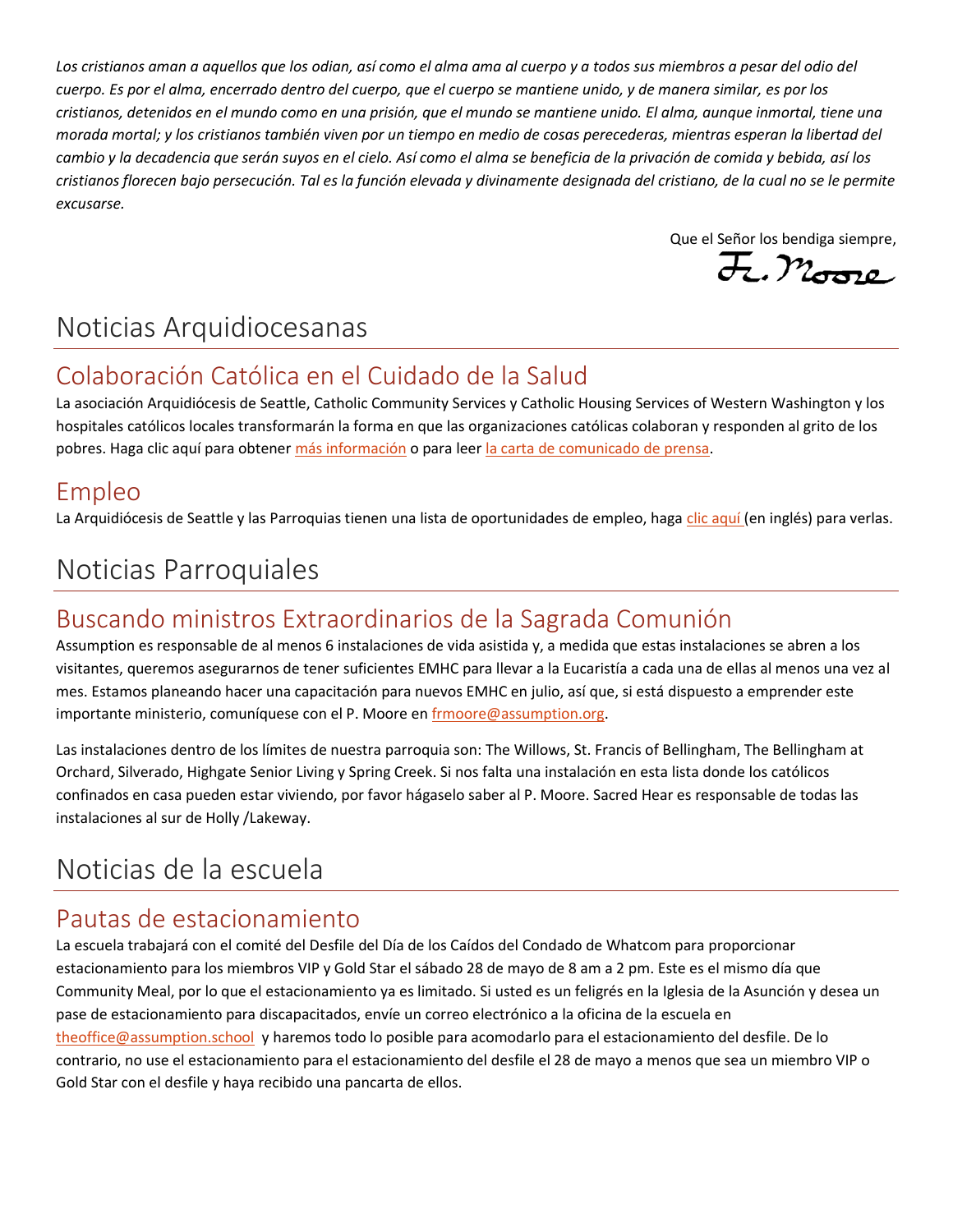### Carreras de camas

Las Bed Races están de vuelta mejor que nunca, ¡buscando llevar este evento al siguiente nivel de carreras y recaudación de fondos! Family Promise of Whatcom County está comenzando su 5to año de atender las necesidades de esta comunidad para ayudar a los niños y sus familias sin hogar a través de comidas, vivienda temporal y educación con el objetivo de restablecer su independencia. Hasta la fecha, casi 100 familias han tenido un nuevo comienzo a través de Family Promise y la Coalición Interreligiosa. Para más detalles visit[e www.interfaith-coalition.org/familypromisebedrace](http://www.interfaith-coalition.org/familypromisebedrace) (en inglés).

## Comunidad en general

### Concierto para Ucrania

El Coro del Mar de Salish presenta un concierto para Ucrania el sábado 21 de mayo de 3pm a 7 pm en Bellingham Unitarian Fellowship. Para obtener más información, visite [www.choirofthesalishsea.com](http://www.choirofthesalishsea.com/) (en inglés).

## Encuesta de vivienda de la ciudad de Bellingham

La Ciudad de Bellingham se está embarcando en el próximo plan de 5 años que dirigirá cómo se gastarán aproximadamente \$ 9 millones por año para viviendas y servicios asequibles para residentes de bajos ingresos de Bellingham. Como primer paso, la Ciudad está reuniendo aportes públicos sobre la equidad en la vivienda y el acceso a las oportunidades. ¡Por favor, tome esta encuesta de 10 minutos para compartir sus opiniones para ayudar a dar forma al futuro de Bellingham! La encuesta está disponible tanto en español como en inglés en el enlace de arriba. Las personas que se identifican como de bajos ingresos, los inquilinos y las personas con una discapacidad son especialmente alentados a responder. (Enlace en: [Inglés](https://engagebellingham.org/cp-equity/survey_tools/https-www-surveymonkey-com-r-housingequity-cob) || [Español\)](https://www.surveymonkey.com/r/housingequity-COB?lang=es)

### Oportunidades de voluntariado de AGAPE

**Oportunidades individuales:** ¿Busca vivir su fe a través del servicio este verano? Ofrézcase como voluntario en Agape Food Bank en Lynden, sirviendo a la comunidad de trabajadores agrícolas del condado de Whatcom. Las oportunidades de voluntariado serán los miércoles de mediados de junio a mediados de agosto. Agréguese a nuestra base de datos de voluntarios para recibir más información más cerca del verano: [archseattle.org/agape-get-involved](https://archseattle.org/ministerios/ministerios-de-asistencia-social/proyecto-de-servicio-agape/agape-participa/?lang=es) Tenga en cuenta que los voluntarios deben estar completamente vacunados para el verano de 2022.

**Oportunidades para grupos pequeños:** ¿Tiene un grupo pequeño, un grupo de amigos o algunas familias que quieran ser voluntarias juntas este verano? Únase a Agape Service Project para algunas opciones de voluntariado en grupos pequeños, como facilitar actividades de enriquecimiento de verano para niños o distribución de alimentos a 120 familias. Agape sirve a la comunidad de trabajadores agrícolas del condado de Whatcom. Póngase en contacto con Kelsey Harrington para obtener más información, incluidas las fechas / horas[: Kelsey.harrington@seattlearch.org](mailto:Kelsey.harrington@seattlearch.org) Tenga en cuenta: los voluntarios deben estar completamente vacunados para el verano de 2022. Además, para estas opciones, los voluntarios adultos deberán estar al día con el Programa Arquidiocesano de Ambiente Seguro.